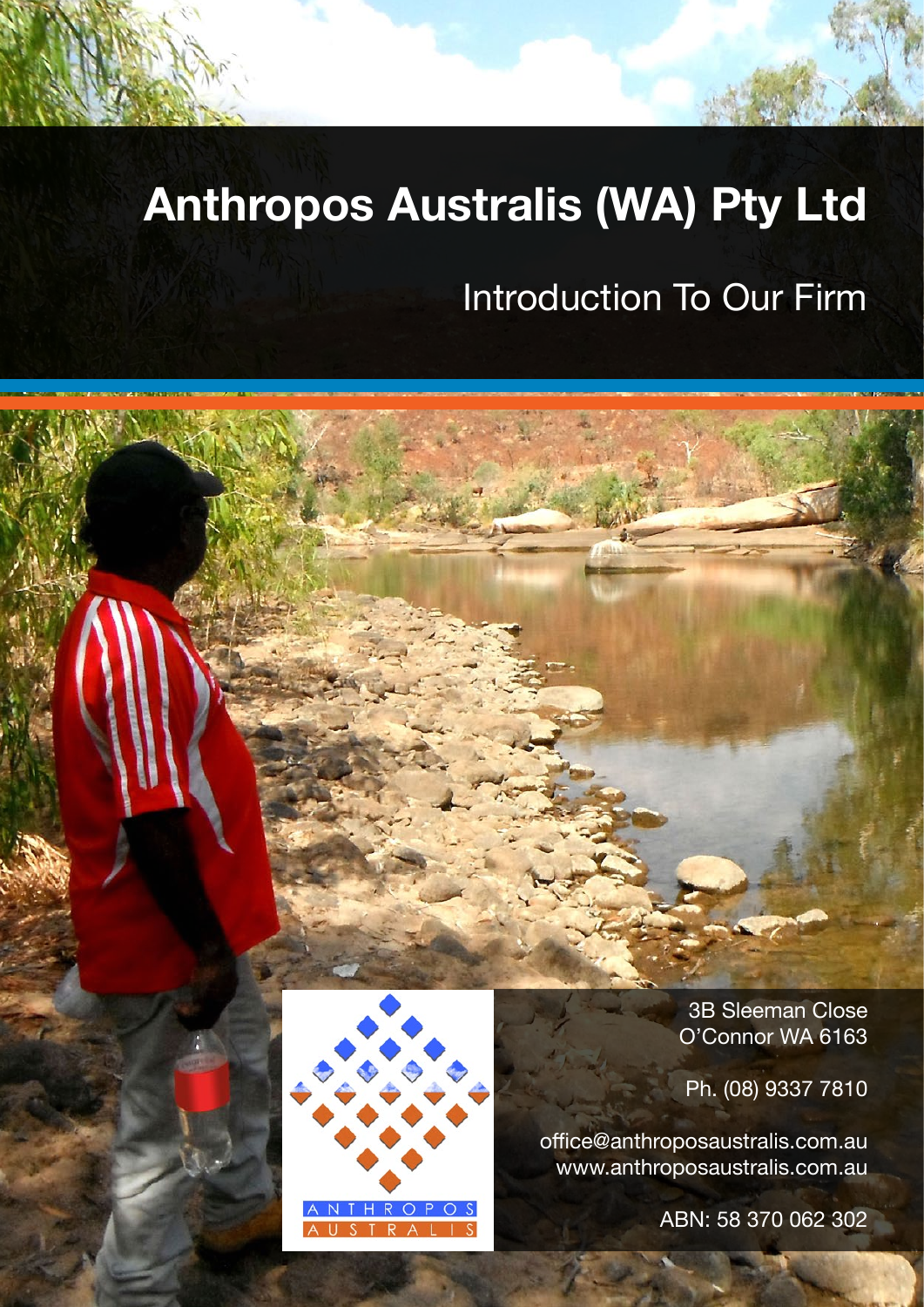### *Aboriginal Heritage Surveys*

Our firm works closely with native title holders and applicants through their respective entities, to provide Aboriginal people greater control of their cultural heritage.

## About Anthropos Australis (WA) Pty Ltd

Our firm was established in 1994 mainly as an Aboriginal heritage service provider. Its founder and CEO, Nicholas Green, has over the years continuously brought together heritage practitioners who share his on going vision for providing a culturally appropriate and relevant adaptive framework for 'Best Practice' Cultural Heritage Resource Management or CHRM. Our firm's heritage practitioners have been selected to specifically cater to the heritage requirements of the Aboriginal and the wider non-Aboriginal community.

Our firm has become one of the leading bodies in 'Best Practice' CHRM, with experience in all regions of Western Australia. Our firm is currently active in undertaking all aspects of Aboriginal heritage surveys in order to ensure that our industry and Government clients understand, actively endorse and willingly engage in the conduct of 'Best Practice' in CHRM which enables them to meet the internal expectations of their Reconciliation Action Plans, the provisions of the Aboriginal Heritage Act 1972 as well as the expectations and aspirations of Aboriginal people be they applicants or holders pursuant to the Native Title Act 1993.

Our firm is actively engaged in the negotiation, planning and implementation of Aboriginal Heritage Agreements. Engaging our firm in the negotiation and development of such Agreements is considered to be sensible to ensure that the end Agreement is practical, meets all Government legal and process requirements as well as the expectations requirements of the affected parties. Early engagement of our firm enables proposed development plans to be explained to and considered by Aboriginal people in a culturally acceptable manner through respectful facilitation of the core issues. Implementation of the Agreement by this firm in partnership with the affected parties is integral to a successful outcome.



*Audio/Visual Cultural Recording*

Our firm undertakes audio and visual cultural recording, such as that pictured above on the banks of the Swan River with *Whadjuk* elders.